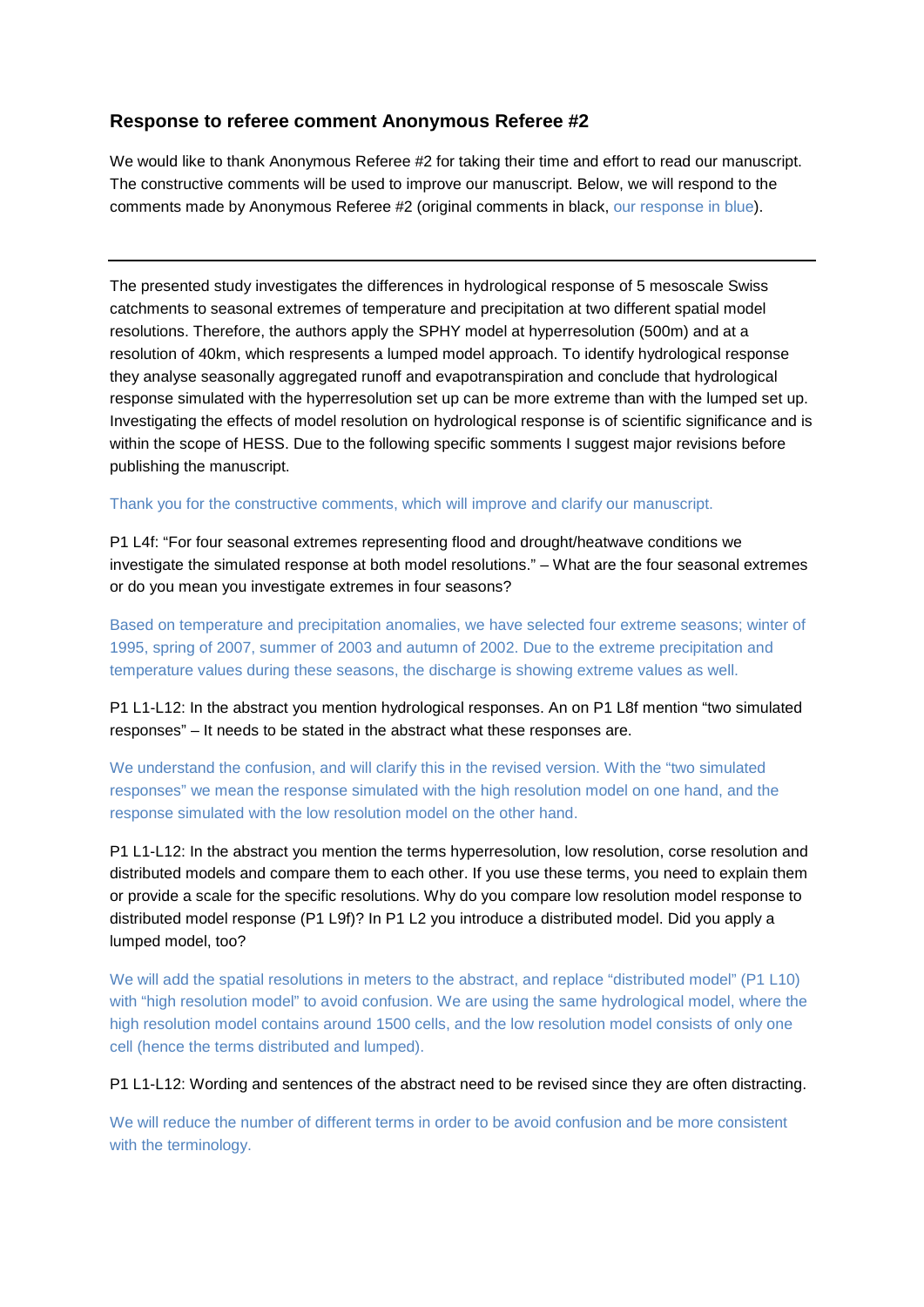P2 L1f: "We note the recent trend in hydrological modeling, which convenes coarse global modeling with local high resolution modeling: hyper resolution modeling (Wood et al., 2011; Bierkens, 2015; Bierkens et al., 2015)." – Please be more precise. The sentence is misleading.

We want to state that hyperresolution modeling is becoming more popular, yet due to limitations in data and/or computational power, most studies are still ran on coarse resolutions. We will adapt this paragraph so our message is more clear.

## P2 L17f: What are the normal, new and old situations? Please define them.

We refer here to impact or climate studies, where the current situation is often taken as baseline for comparisons.

P2 L20f: Please rephrase the sentence.

We agree that this sentence is confusing and will adapt it to become better understandable.

P3 L1: What are "complex" basins?

## We define complex basins as basins with a lot of land cover and/or elevation variation.

P1 L13 – P3 L16 section Introduction: The introduction is rather an overview of the shortcomings of coarse scale global simulations with regard to their validity for local hydrological processes, of the effects landscape and land cover heterogeneity has on hydrological processes and of the issue of spatial resolution of hydrological models. However, it is not written what your study is about, what your goals are, what you plan to do and how you want to achieve your goals. This needs to be included and the introduction needs to be thoroughly revised.

We will add a paragraph stating the goals and methods of this study.

P3 L6f: "With more than one-sixth. . ." – This sentence does not fit into this section, where is the connection to the content of the section

With this sentence we wanted to stress the importance of snow and glaciers for the water supply. We agree that this sentence is currently not connect to the paragraph, which we will fix in the revised version.

P3 L3 – P3 L16? P3 L4, L23: Scale is not the right word.

Thanks for spotting this error, we agree that scale is not the right word, and will replace it with "pixel size".

Section 2 "Methods, model and data" should be divided into subsections for better readability.

We agree that the section is currently rather long, and that adding subsections will improve readability.

P3 L29 – P4 L14: The model is described in detail in the cited literature. Please focus on the parameters, routines, etc., which are necessary for your study.

Since SPHY is a rather new model, we wanted to give a quick overview of the concept of the model, so that it is easier to understand our results.

P4 L12: ". . .sparse/bare vegetation (referred to as "other")." Does this mean that rocks is neglegted, or do you neglegt sparse vegetation? Please clarify!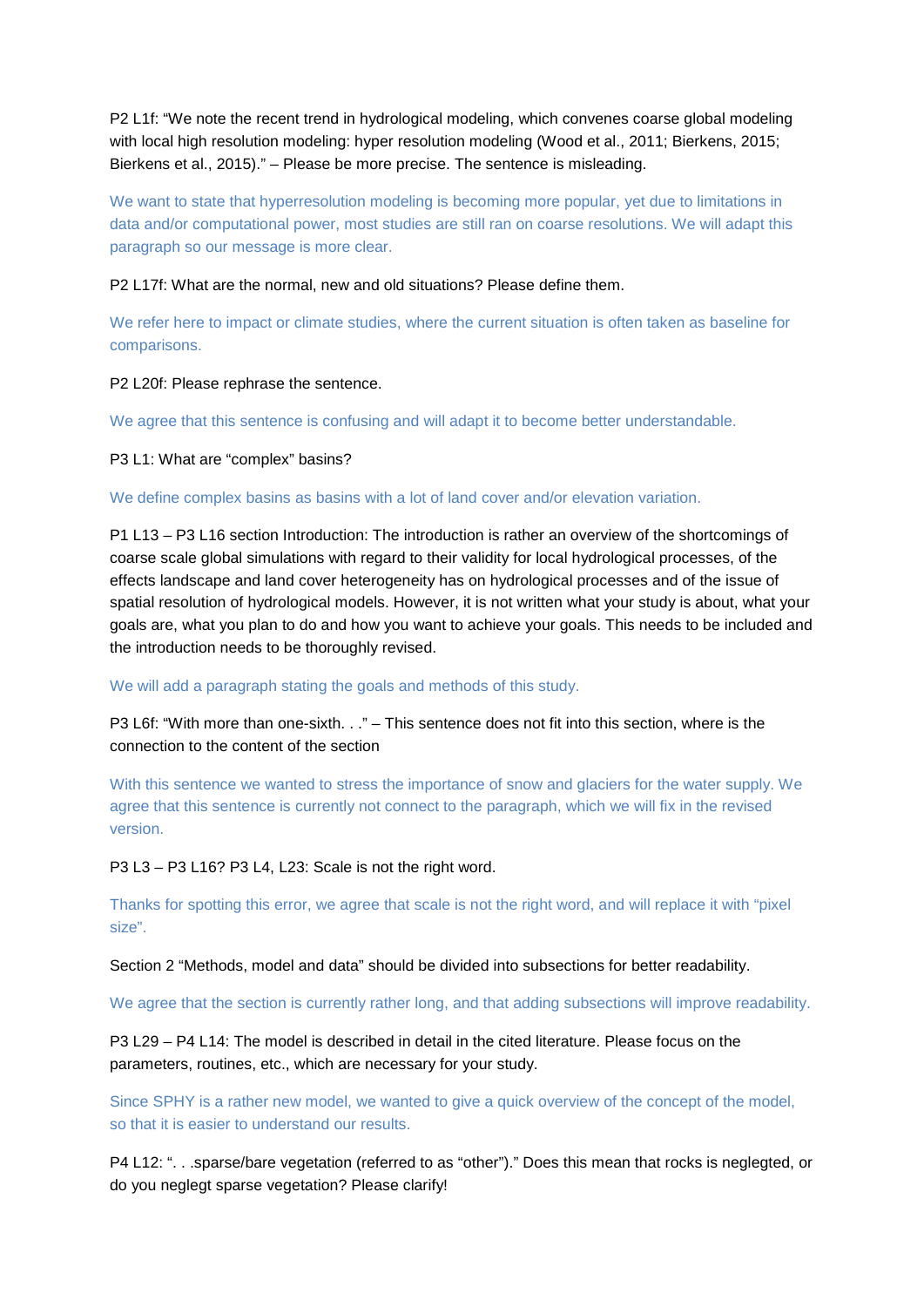The "other" class contains both rocks and sparse vegetation types; rocky landscapes are not neglected.

## P4 L16f: How did you resample input data?

For the high resolution model, we used bilinear interpolation to resample the forcing data from the original 2x2km to the required 500x500m. To resample the forcing data to the 40x40km pixel, we averaged all values within this grid cell.

### P4 17f: Do you use measured runoff data for calibration? If so, where is this runoff data measured?

Yes, we did use measured runoff for calibration. The runoff is measured at measurement stations at the outlet of each catchments, which is obtained by the Federal Office for the Environment (FOEN).

## P4 L18f: On what monthly discharge do you calibrate? Mean, sum, median, maximum, etc.? Please clarify!

We calibrate on the sum of the monthly discharge. We will also add this to the method section.

P6 Formula 1 and 2: It is not necessary to give the formula for the mean and standard deviation.

## We will remove the formulas for the mean and standard deviation.

P6 L11f: "For this study, we are also interested in the difference between lumped and distributed simulations and its implications on the simulated anomalies." Isn't that the core of the study? At least the title suggests that. Please make this clear in the introduction section.

This is indeed the core of our study, which we will emphasize in the introduction.

P7 L16f: Do you just propose this metric or do you introduce it? Is there any literature where this metric has been applied or developed?

We propose the DWD as a new metric to quantify the differences between the lumped and distributed model, since we felt like most used metrics were not able to correctly quantify the differences between those two results. As a result, there is not any literature available where this metric has been applied of developed.

P9 L13: You mention the models inability to simulate discharge during low flow periods. Is the model then really suitable for the study, since you focus on extremes? Please explain this.

The bad model performance was during winter period, only for the Alpine basins (Reuss, Rhone and Inn). During these periods, most water is stored as snow or ice in these basins, and the catchments are not really active. The other three seasons generally have higher discharges, where the model is reaching better performance.

P9 L13 – P10 L1: You assume that the weak model performance at low flow periods might be related to the coarse monthly calibration time step. Why don't you choose a finer time step? In your work, you focus on extremes and you realize that your model has problems in simulating low flows, which you trace back to the coarse calibration time step, but you don't test another calibration time step. You should definitely check and explain this.

We looked again the model performance during these low flow (winter) period. We now see that it is related to an error in the model. The measured discharge shows a rather constant baseflow during